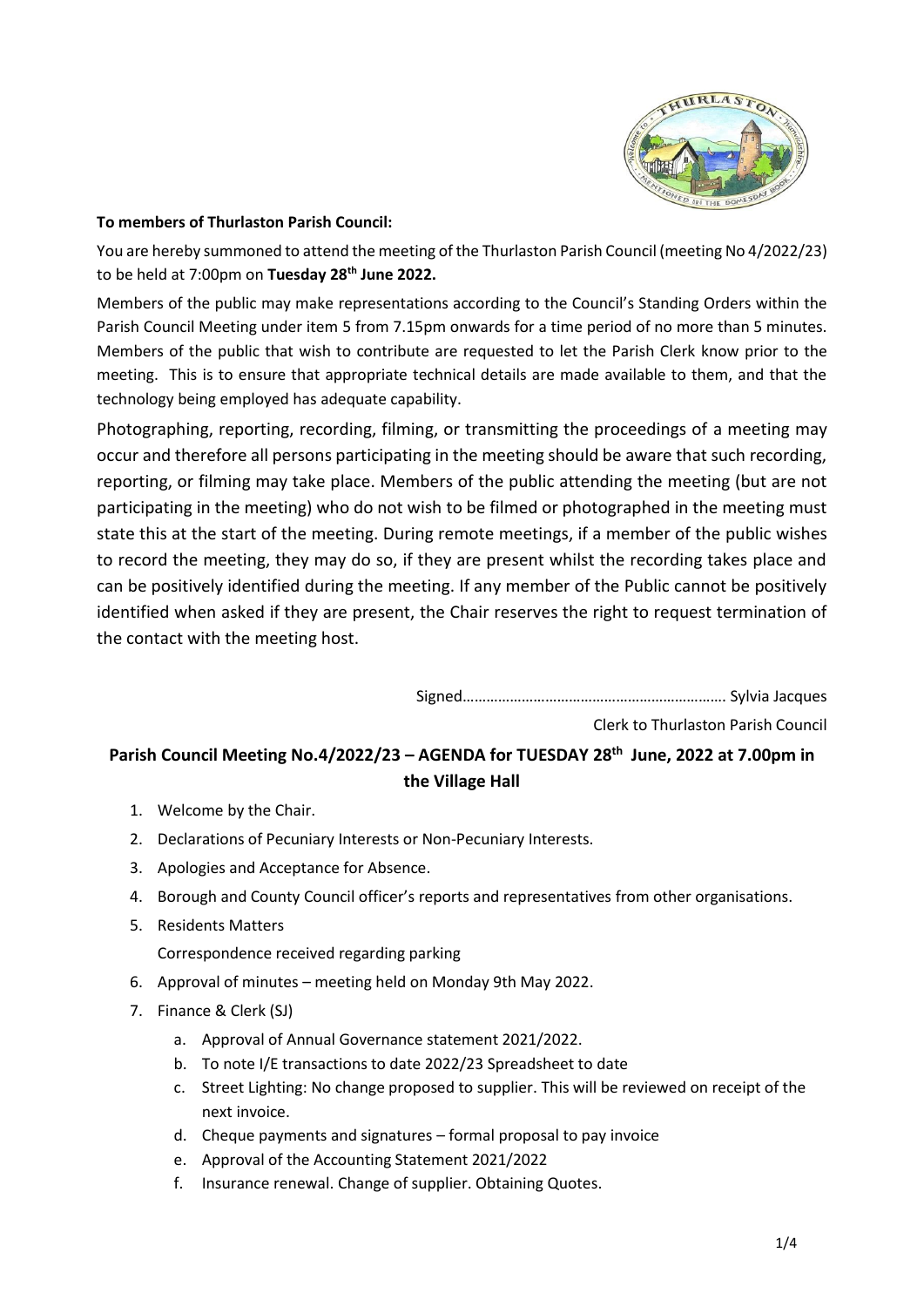- 8. Planning Subcommittee (KB & JB)
	- Items for referral to TPC:
		- (a) Sustrans update (KB)
		- (b) Collaboration with neighbouring parishes. (JB)

Parish planning applications:

- (c) R20/1030 & R21/0152 to receive an update on the position regarding Thurlaston Meadows applications: (a) bungalow scheme and (b) annex extension. (JB/KB/JO).
- (d) R21/0477 Erection of No 6 dwellings at Malt House, Thurlaston. No decision. (KB).
- (e) R21/1208 The Latch proposed demolition and erection of 2 no dwellings. No decision. (KB)
- (f) R22/0051 Appleby new window (approved with conditions). (KB)
- (g) R22/0232 Toft View Single storey extension. No decision (KB)
- (h) R22/0375 Green Gate Field proposal for a dog exercise area. No decision. (KB/SL)

RBC and WCC planning applications (KB):

- (i) R21/0823 Zone D Extended landscaping with bunds and an acoustic fence. TPC representation submitted on 9<sup>th</sup> Sept 2021. Approved.
- (j) R21/0829 Provision of Symmetry Park Energy Centre. Approved.
- (k) R21/0790 Zone D (east) site layout with warehouse, parking and fencing. No decision. Approved.
- 9. Village Design Statement (JB)
- 10. Trees Update (SJ)

Trees on Beech Drive (JO/BC)

Updated Trees Maps (SJ) (Action 2020/024) JO contact with David Gower.

## 11. Policy and Procedures (KB/SJ)

To note that all approved policies have been published on the TPC website. Exceptions are:

- (a) Code of Conduct Policy.
- (b) Document Retention and Disposal Policy.
- 12. ICT (KB)

No report.

- 13. Thurlaston Archives (BC)
- 14. Future Parish Council changes 2023/2024 (JB)

Consider Planning Sub-Committee. ICT (website) Councillors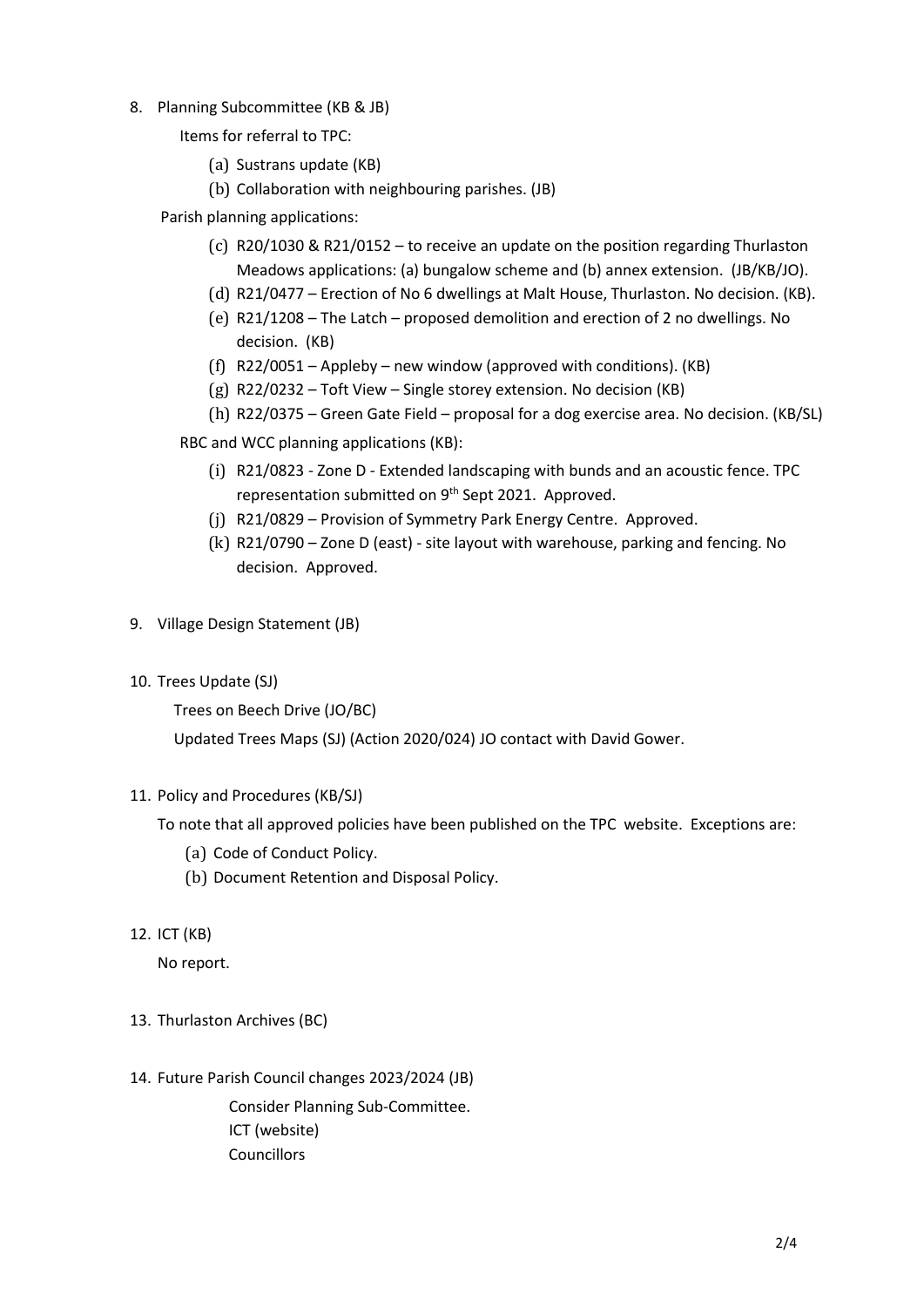- 15. Councillors' reports for any other items not covered elsewhere on the agenda (All)
- 16. Items for Future Consideration (All)
- 17. Actions Review: Updates to actions from the Minutes of Meeting 3/2022-23 held on Monday 9th May 2022 listed below (to confirm current list of open actions):

| Ref      | Due By   | Owner | <b>Action</b>                                                                                                                                                                                                           | <b>Progress</b>                                                                                                                                                                                                                                                                                | <b>Status</b> |
|----------|----------|-------|-------------------------------------------------------------------------------------------------------------------------------------------------------------------------------------------------------------------------|------------------------------------------------------------------------------------------------------------------------------------------------------------------------------------------------------------------------------------------------------------------------------------------------|---------------|
| 2021.026 | July 22  | SJ/KB | Add risk of the Clerk being<br>unable to carry out her function<br>(and that WALC carries a list of<br>locum Clerks, and that other<br>local clerks could assist)                                                       | SJ has received a response<br>from WALC and a list of<br>locum clerks is being<br>compiled. Check for update<br>with WALC.                                                                                                                                                                     | Open          |
| 2021.032 | Sep-2022 | JB    | JB to ensure VDS review is<br>completed and to submit the<br>finalised VDS to Martin<br>Needham at RBC.                                                                                                                 | Avon's initial review<br>concluded that the<br>approach has too many<br>elements of an NDP. It<br>needs to be reworked to<br>only include design<br>statements. Norman Lines<br>and Colin & Mary Cook will<br>be the resident reviewers,<br>following rework and Avon<br>Planning's re-review. | Open          |
| 2021.039 | May 22   | SJ    | Clerk to produce list of main<br>contacts in her work.                                                                                                                                                                  | Ongoing                                                                                                                                                                                                                                                                                        | Open          |
| 2022.001 | May-22   | SJ/JB | Organise meeting with Cawston<br><b>TPC</b>                                                                                                                                                                             | SJ to agree a date with<br>Cawston on a Tuesday<br>afternoon after 5pm. SJ<br>having difficulty with<br>contact. JB will try.                                                                                                                                                                  | Open          |
| 2022.004 | Apr-22   | SJ    | To contact the auditor for date.                                                                                                                                                                                        | Date agreed 17th June                                                                                                                                                                                                                                                                          | Open          |
| 2022.006 | Apr-22   | SJ    | Contact clerk to Poors Plot for<br>paperwork and dates                                                                                                                                                                  | Unable to progress                                                                                                                                                                                                                                                                             | Open          |
| 2022.008 | $May-22$ | SJ    | To organise TPC planting a tree<br>for the Platinum Jubilee<br>celebrations at the time of the<br>Village Tea Party on 5th June. SJ<br>to investigate what tree to<br>purchase and ask WCC where<br>TPC could plant it. | Completed and tree planted<br>in the grounds of the VH.                                                                                                                                                                                                                                        | To<br>close   |
| 2022.011 | May-22   | SJ    | Contact BHIB for quote for<br>insurance                                                                                                                                                                                 | On going                                                                                                                                                                                                                                                                                       | Open          |
| 2022.012 | Jul-22   | ВC    | Village Archives: BC to provide<br>TPC with a one-page proposal<br>for maintaining archives, with<br>some examples.                                                                                                     |                                                                                                                                                                                                                                                                                                | Open          |
| 2022.017 | $May-22$ | SJ    | Obtain insurance quotes for<br>renewal of TPC's policy                                                                                                                                                                  | Progressing three quotes                                                                                                                                                                                                                                                                       | Open          |
| 2022.019 | July 22  | SJ    | To find out if BH lane sign can<br>be lowered as it is rather high                                                                                                                                                      | Email received from RBC<br>and passed to TPC                                                                                                                                                                                                                                                   | Open          |